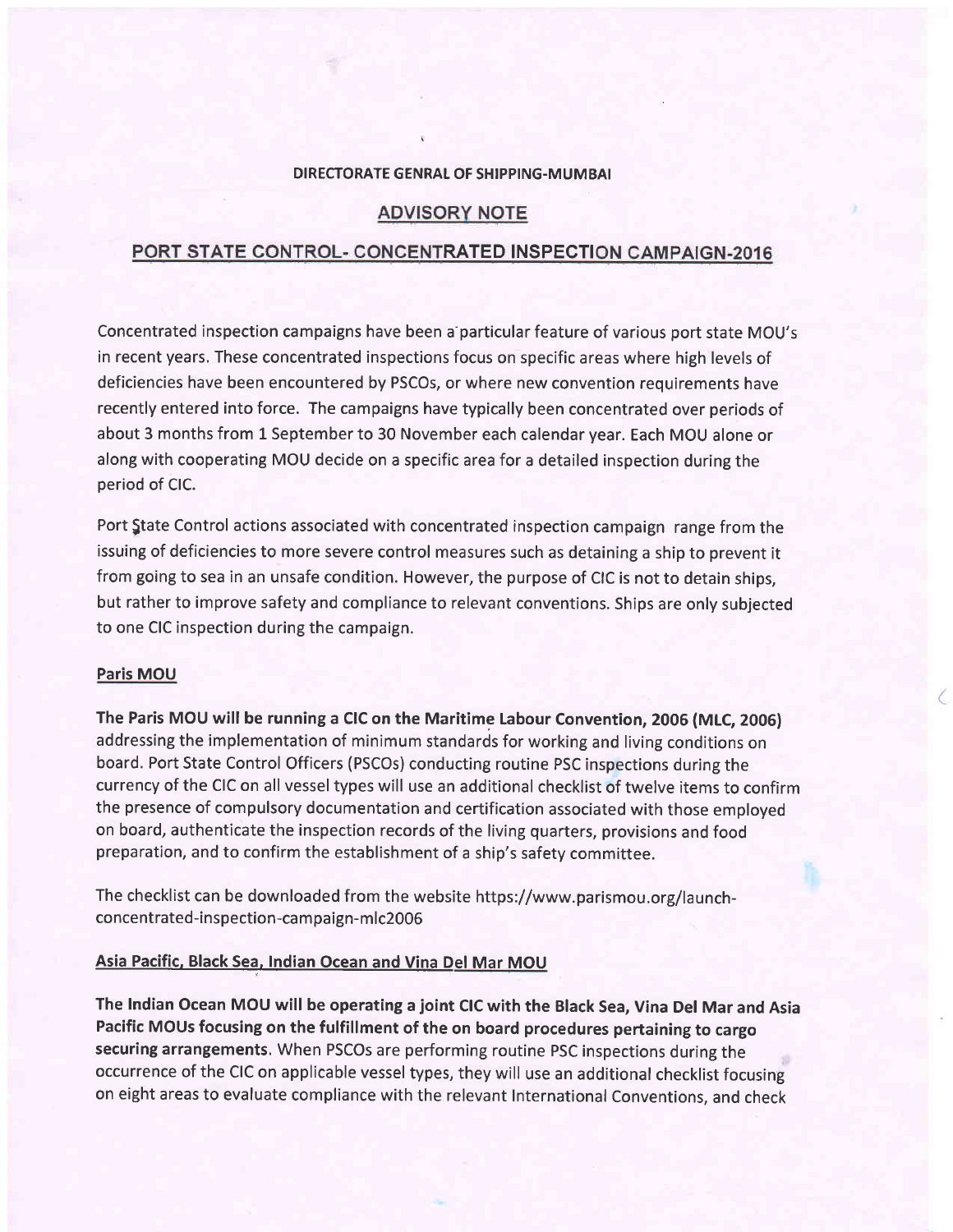that personal on board are familiar with the procedures, safe practices and hazards associated with cargo securing.

## Caribbean MOU

The Caribbean MOU on PSC will be conducting a CIC dealing with crew familiarity with enclosed space entry, based on the joint Paris, Tokyo, Black Sea and Indian Ocean MOU's CIC of 2015 which addressed this issue.

PSCOs undertaking routine PSC inspections during the course of the CIC will use an additional checklist based on the 2015 joint CIC on Crew Familiarization for Enclosed Space Entry which had nine elements including checking crew familiarization with the identification and understanding of the hazards associated with enclosed space entry, the training of crewmembers responsible for testing an enclosed space's atmosphere, and familiarization with the use of gas concentration detection equipment. The PSCO will also require an enclosed space entry and rescue drill to be carried out as part of the inspection.

#### a Rivadh MOU

The Riyadh MOU has revealed through a notification to other maritime authorities that they will be running a CIC on Pilot Transfer Arrangements to verify that the on board apparatus and operations fulfill the requirements under SOLAS and associated guidelines. Port State Control Officers (PSCOs) conducting routine PSC inspections during the currency of the CIC on all vessel types will use an additional checklist of twelve items to confirm that all equipment connected with pilot transfer operations is in order, and personnel involved in such transfers are accustomed with the requirements prescribed in the.Annex of IMO Resolution A.IO45(27) - Pilot Transfer Arrangements.

## lnformation:

Following websites provide useful information and checklist for CIC:

Paris MOU (Europe and Canada); https://www.parismou.org/

Tokyo MOU (Pacific Ocean); http://www.tokyo-mou.org/

USCG (United States of America); http://www.uscg.mil/hq/cgcvc/cvc2/safety.asp

Caribbean MOU; http://www.caribbeanmou.org/

Mediterranean MOU; http://81.192.101.140/Home.aspx

Vina del Mar (South and Central America); http://www.acuerdolatino.int.ar/ciala/index.php